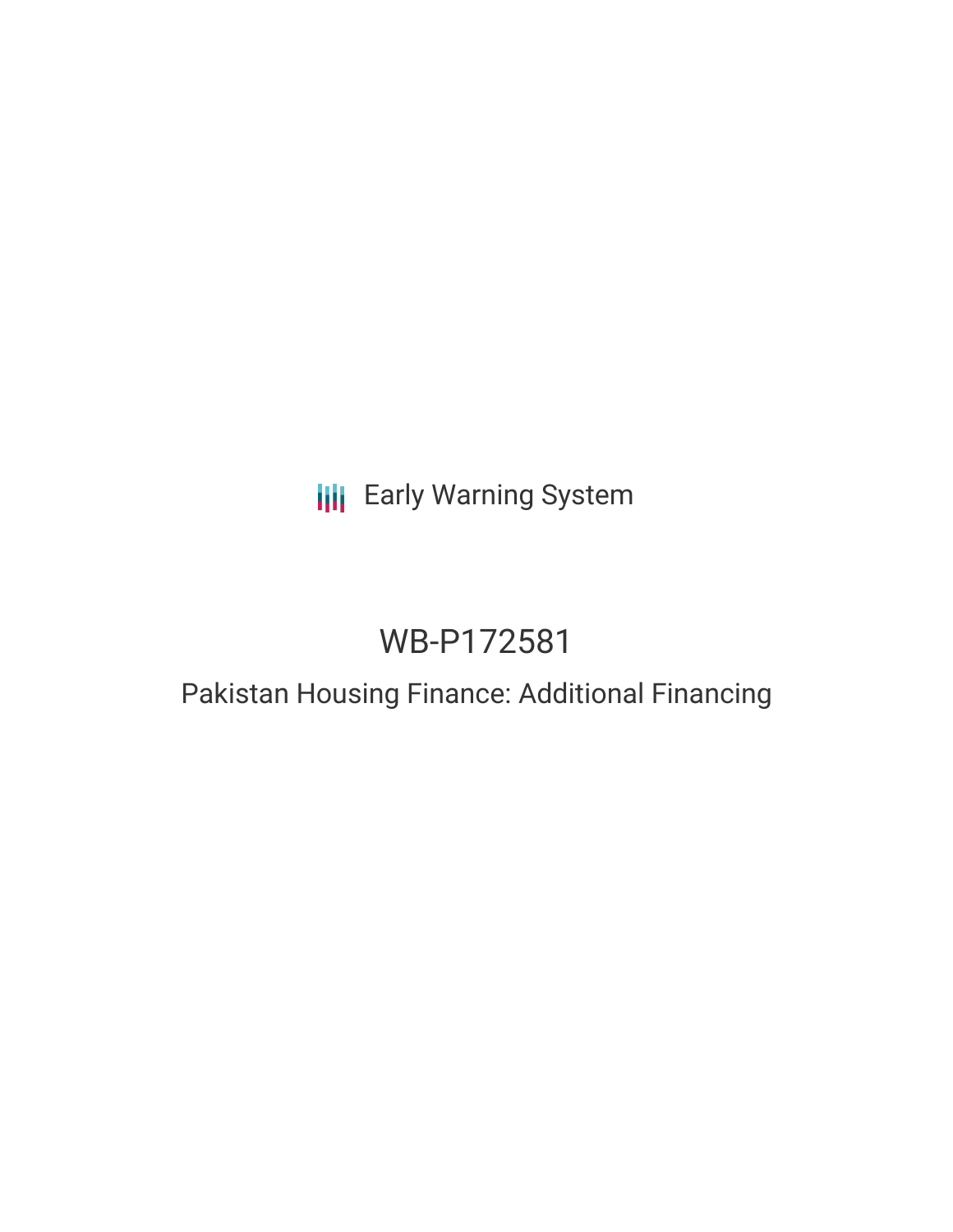

#### **Quick Facts**

| <b>Countries</b>               | Pakistan               |
|--------------------------------|------------------------|
| <b>Financial Institutions</b>  | World Bank (WB)        |
| <b>Status</b>                  | Proposed               |
| <b>Bank Risk Rating</b>        |                        |
| <b>Borrower</b>                | Government of Pakistan |
| <b>Sectors</b>                 | Finance                |
| <b>Investment Amount (USD)</b> | \$300.00 million       |
| <b>Project Cost (USD)</b>      | \$300.00 million       |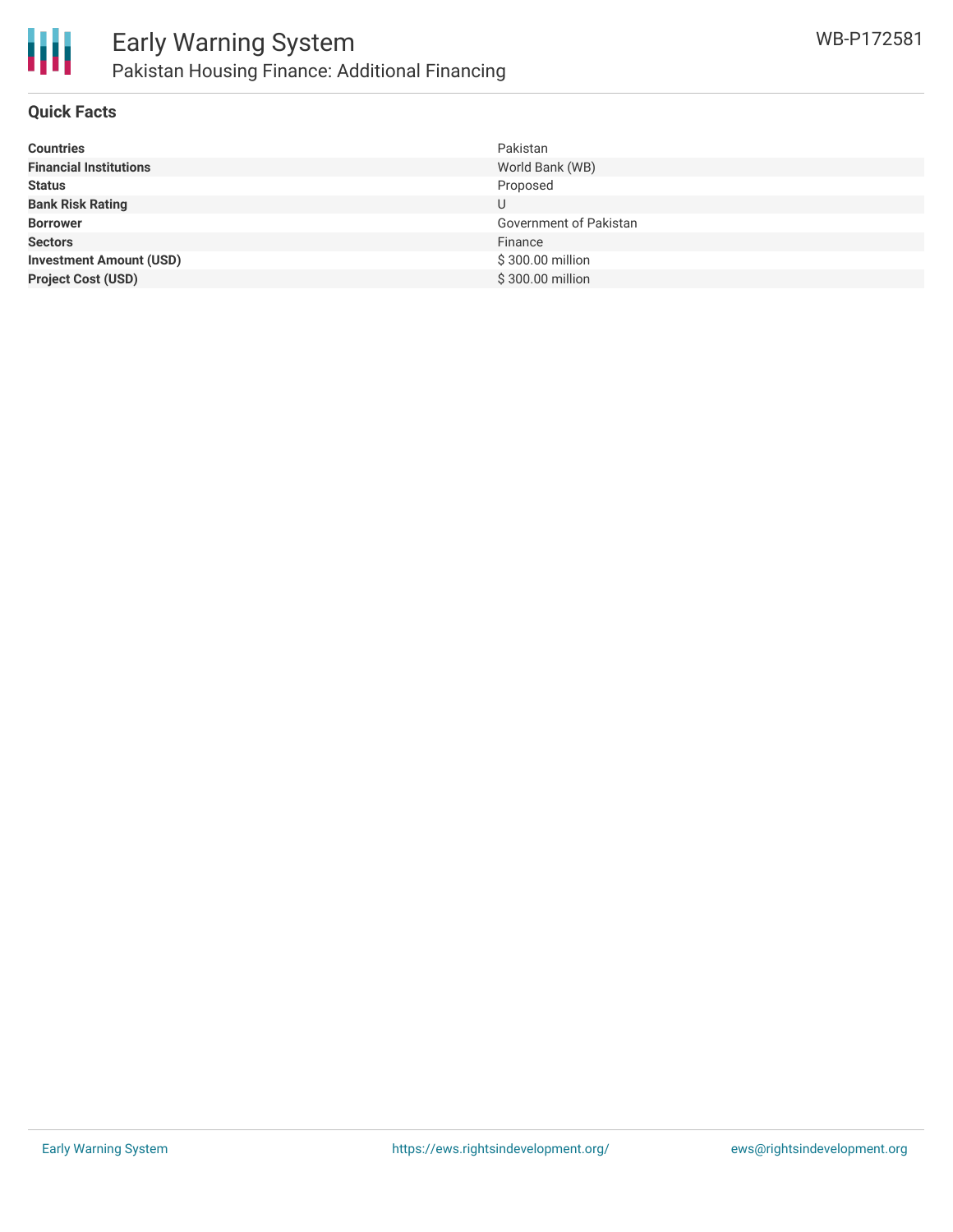

#### **Project Description**

The Project Development Objective is to increase access to housing finance for households, and support capital market development in Pakistan.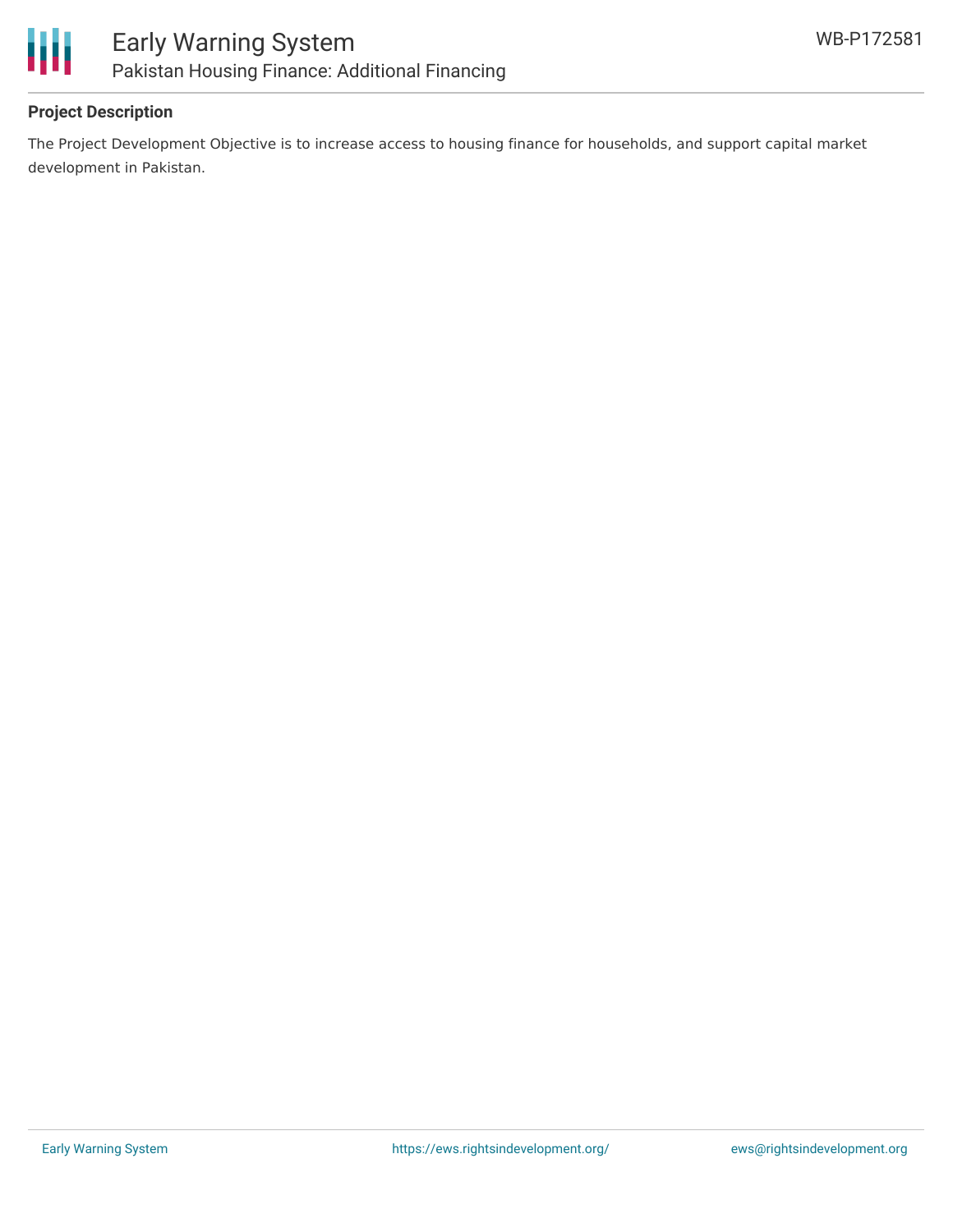

#### **Investment Description**

World Bank (WB)

No investment type available at the time of the snapshot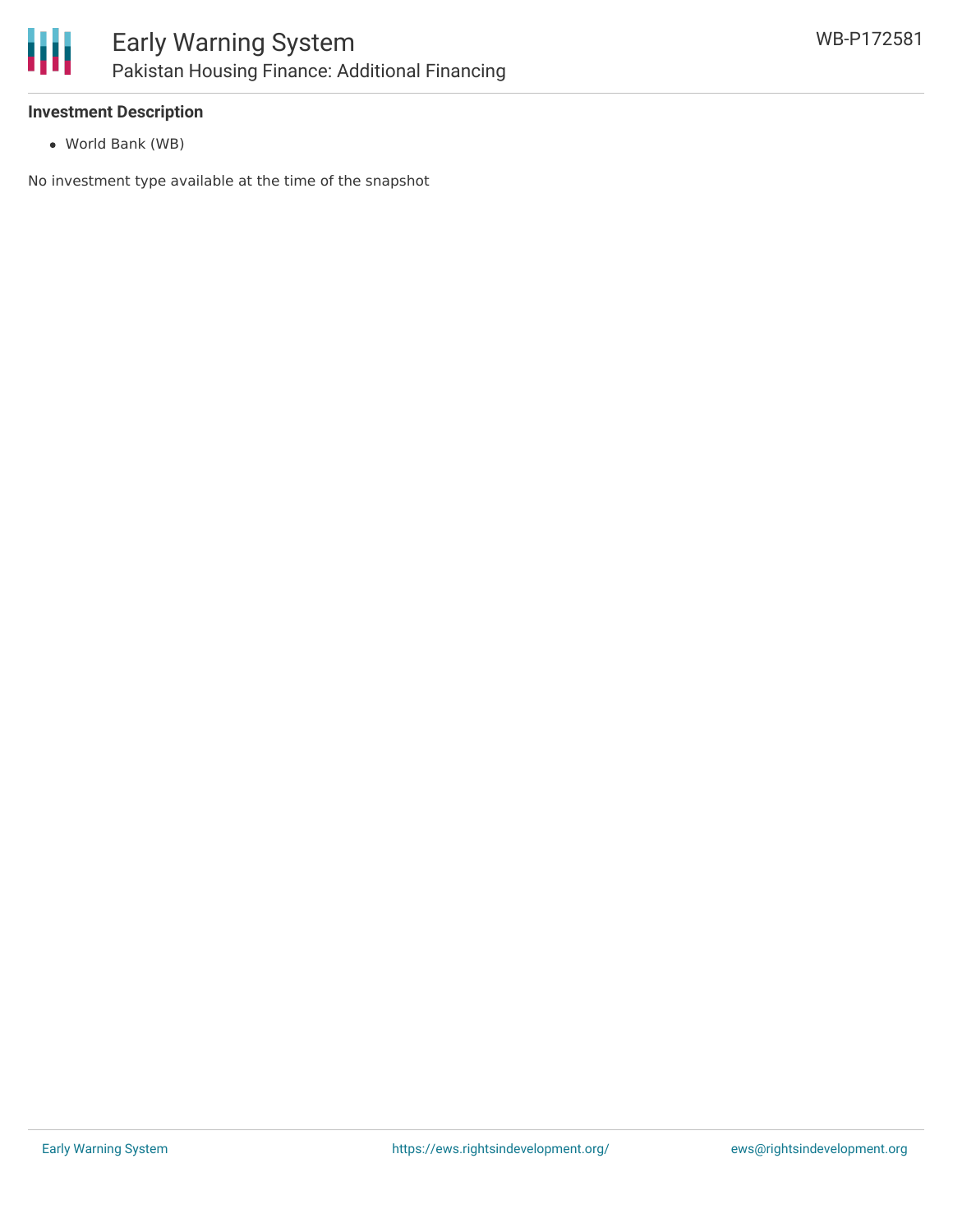#### **Contact Information**

#### ACCESS TO INFORMATION

To submit an information request for project information, you will have to create an account to access the Access to Information request form. You can learn more about this process at: https://www.worldbank.org/en/access-toinformation/request-submission

#### ACCOUNTABILITY MECHANISM OF THE WORLD BANK

The World Bank Inspection Panel is the independent complaint mechanism and fact-finding body for people who believe they are likely to be, or have been, adversely affected by a World Bank-financed project. If you submit a complaint to the Inspection Panel, they may investigate to assess whether the World Bank is following its own policies and procedures for preventing harm to people or the environment. You can contact the Inspection Panel or submit a complaint by emailing ipanel@worldbank.org. Information on how to file a complaint and a complaint request form are available at: https://www.inspectionpanel.org/how-tofile-complaint